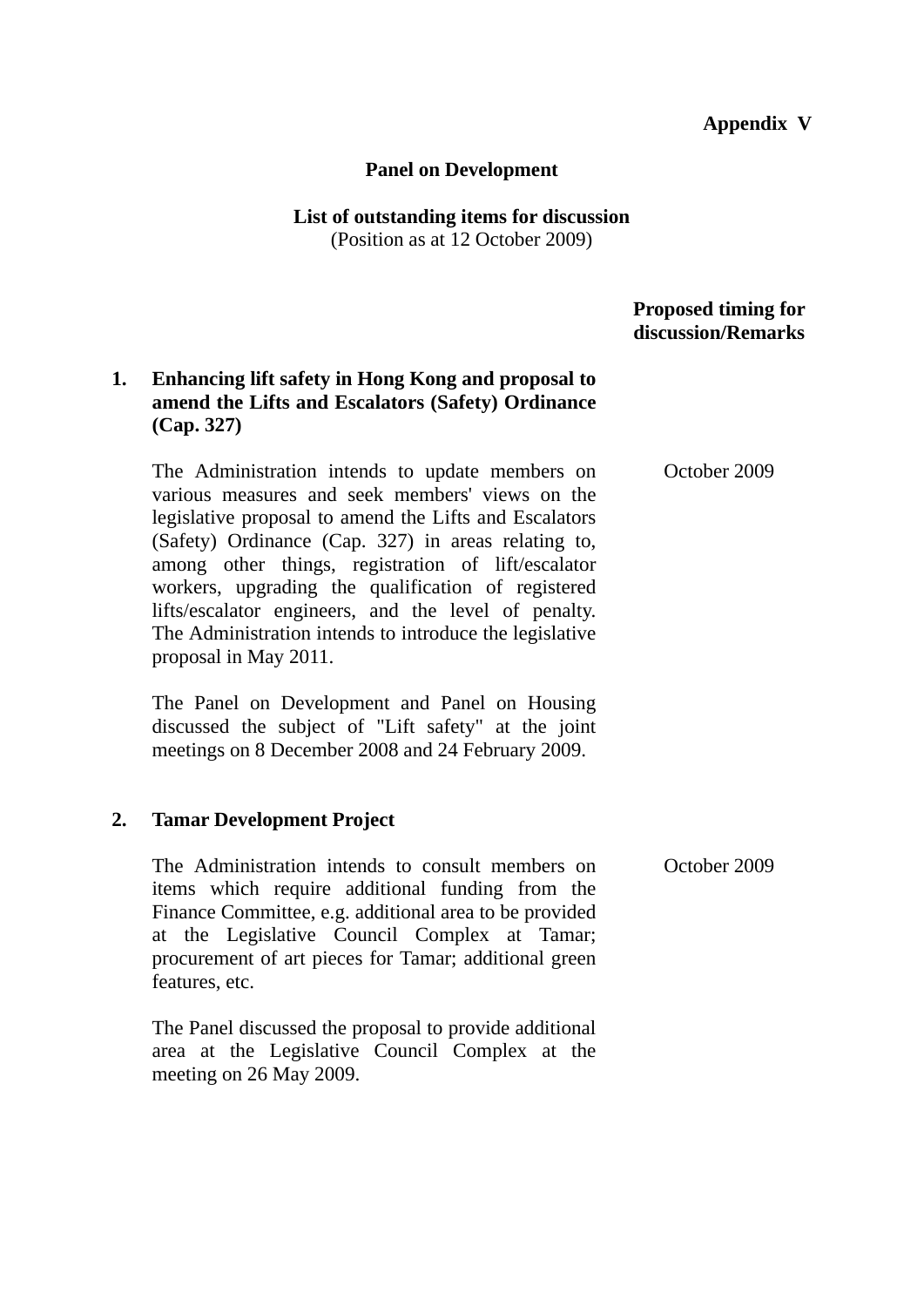|    |                                                                                                                                                                                                                                                                                                                                     | <b>Proposed timing for</b><br>discussion/Remarks |
|----|-------------------------------------------------------------------------------------------------------------------------------------------------------------------------------------------------------------------------------------------------------------------------------------------------------------------------------------|--------------------------------------------------|
| 3. | <b>Study on Land Use Planning for the Closed Area</b>                                                                                                                                                                                                                                                                               |                                                  |
|    | The Administration intends to seek members' views on<br>the Draft Development Plan in the Stage 2 Community<br>Engagement.                                                                                                                                                                                                          | November 2009                                    |
|    | The Panel discussed the subject of "Study on Land"<br>Use Planning for the Closed Area -- Draft Concept<br>Plan" at the meeting on 27 May 2008.                                                                                                                                                                                     |                                                  |
| 4. | North East New Territories New Development<br><b>Areas Planning and Engineering Study</b>                                                                                                                                                                                                                                           |                                                  |
|    | The Administration intends to seek members' views on<br>the Preliminary Outline Development Plan in the<br>Stage 2 Public Engagement.                                                                                                                                                                                               | November 2009                                    |
|    | The Panel discussed the subject of "Planning and<br>Engineering Study on North East New Territories New<br>Development Area (Stage One Public Engagement)" at<br>the meeting on 25 November 2008.                                                                                                                                   |                                                  |
| 5. | <b>Planning and Engineering Study on Hung Shui Kiu</b><br><b>New Development Area</b>                                                                                                                                                                                                                                               |                                                  |
|    | The Administration intends to brief members on the<br>proposed Hung Shui Kiu New Development Area<br>Study and seek their support for subsequent funding<br>submissions. It intends to submit the funding<br>proposal to the Public Works Subcommittee and<br>Finance Committee for consideration in the fourth<br>quarter of 2009. | 4 <sup>th</sup> Quarter 2009                     |
| 6. | Proposed amendments to Building (Standards of<br><b>Sanitary Fitments, Plumbing, Drainage Works and</b><br><b>Latrines</b> ) Regulations                                                                                                                                                                                            |                                                  |
|    | The Administration intends to introduce to members<br>the proposed amendments to the Building (Standards<br>of Sanitary Fitments, Plumbing, Drainage Works and                                                                                                                                                                      | 2009/2010                                        |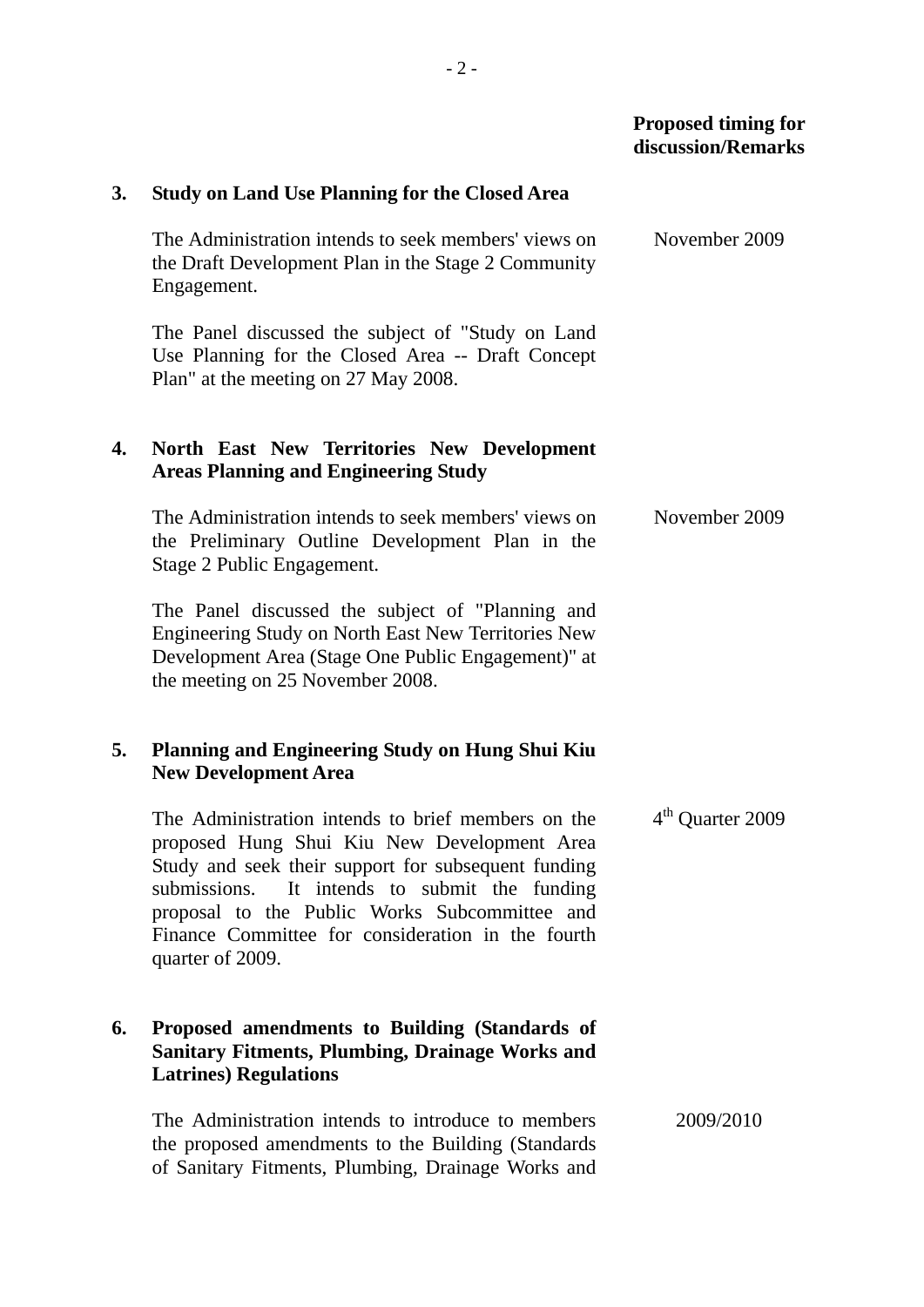Latrines) Regulations, including the provision of female sanitary facilities.

### **7. Review of the Urban Renewal Strategy**

The subject was discussed at the regular meeting on 20 January 2009 and the special meeting on 15 April 2009.

# **8. Hong Kong Special Administrative Region's work in support of reconstruction in the Sichuan earthquake stricken areas**

The subject was discussed at the meetings on 28 October 2008, 3 February 2009 and 18 June 2009.

**9. Measures to expedite the vetting of planning applications and building submissions** 

At the meeting on 14 October 2008, Prof Patrick LAU expressed concern about measures to expedite the vetting of planning applications and building submissions.

To be decided (The Administration will report to the Panel on a regular basis)

To be decided (The Administration will report to the Panel on a half-yearly basis)

To be decided (Members are requested to advise on the specific areas of concern)

## **10. Review of the functions of the Town Planning Board and related issues**

At the meeting with Legislative Council Members on 29 November 2005, Heung Yee Kuk Councillors raised concern about the mechanism to check and balance the powers of the Town Planning Board. The relevant extract from the minutes of the meeting was circulated to members vide LC Paper No. CB(1)700/05-06 on 13 January 2006.

To be decided (Review of the Town Planning Ordinance is not a priority of the Development Bureau and not factored into its current work plan)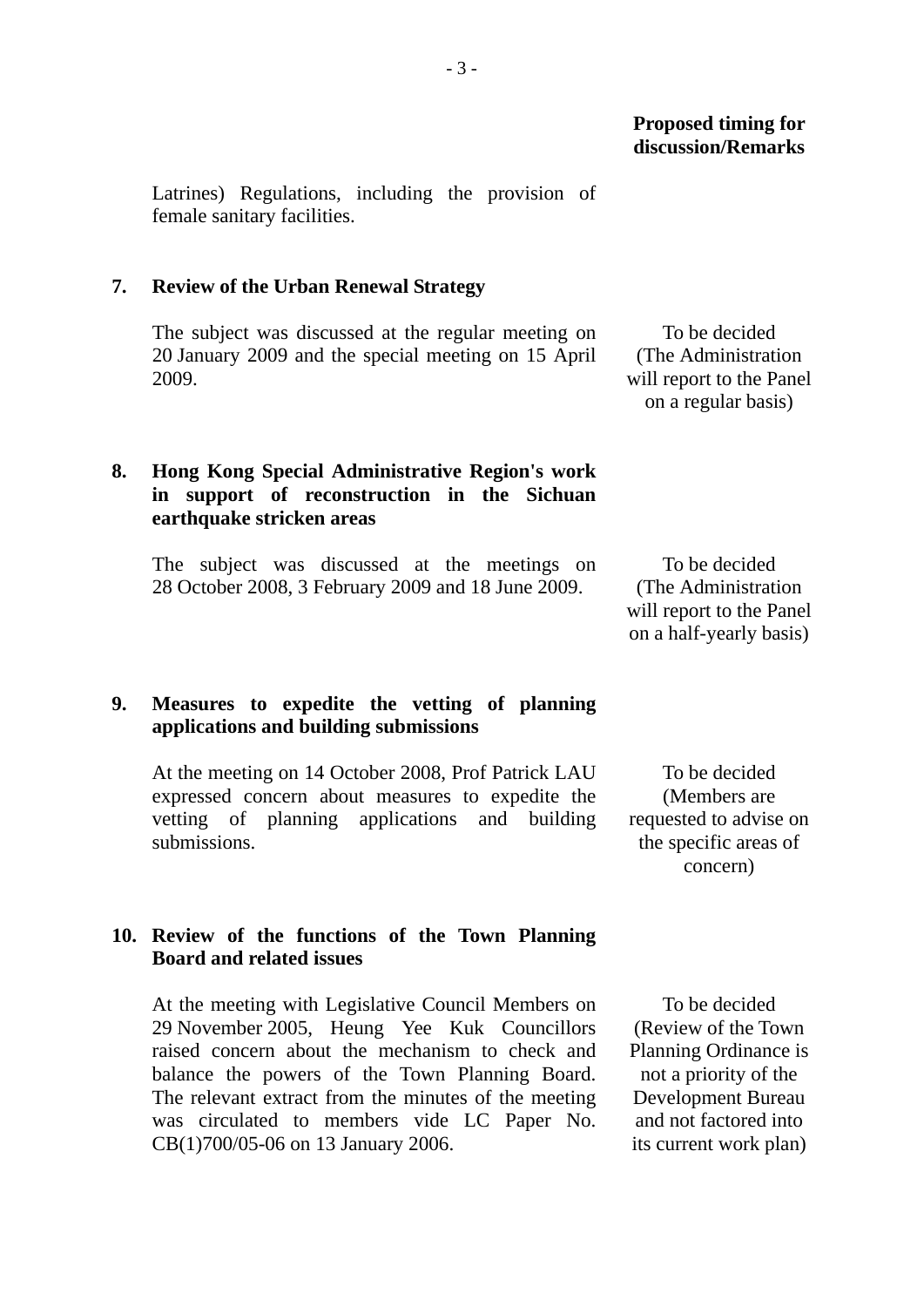### **Proposed timing for discussion/Remarks**

At the Panel meeting on 14 October 2008, Miss Tanya CHAN, Ms Cyd HO and Mr Abraham SHEK considered that issues related to the review of the functions of the Town Planning Board, town planning procedures, and secretariat support for the Town Planning Board should be discussed.

### **11. Transformation of industrial buildings**

| The Administration intends to brief members on the     | To be decided |  |  |
|--------------------------------------------------------|---------------|--|--|
| latest situation and difficulties regarding the        |               |  |  |
| transformation of industrial buildings, and to consult |               |  |  |
| members on the way forward.                            |               |  |  |

At the meeting on 14 October 2008, Mr CHAN Kam-lam suggested that the item should be discussed as soon as practicable.

The Administration proposes to consult members at the early stage of policy formulation, and would like to seek members' advice on how the Administration should proceed with the subject.

# **12. Rural development strategy**

At the meeting with Legislative Council Members on 31 October 2006, Heung Yee Kuk Councillors raised concern about the rural development strategy. The relevant documents and extract from the minutes of the meeting were circulated to members vide LC Paper No. CB(1)576/06-07 on 22 December 2006.

At the meeting with Legislative Council Members on 8 November 2007, Heung Yee Kuk Councillors raised concern about the planning for rural areas and review of land uses in the New Territories (Agricultural Land, Green Belt and Recreational Land). The relevant documents were circulated to members vide LC Paper No. CB(1)346/07-08 on 28 November 2007. The Administration's response was circulated to members vide LC Paper No. CB(1)561/07-08 on

To be decided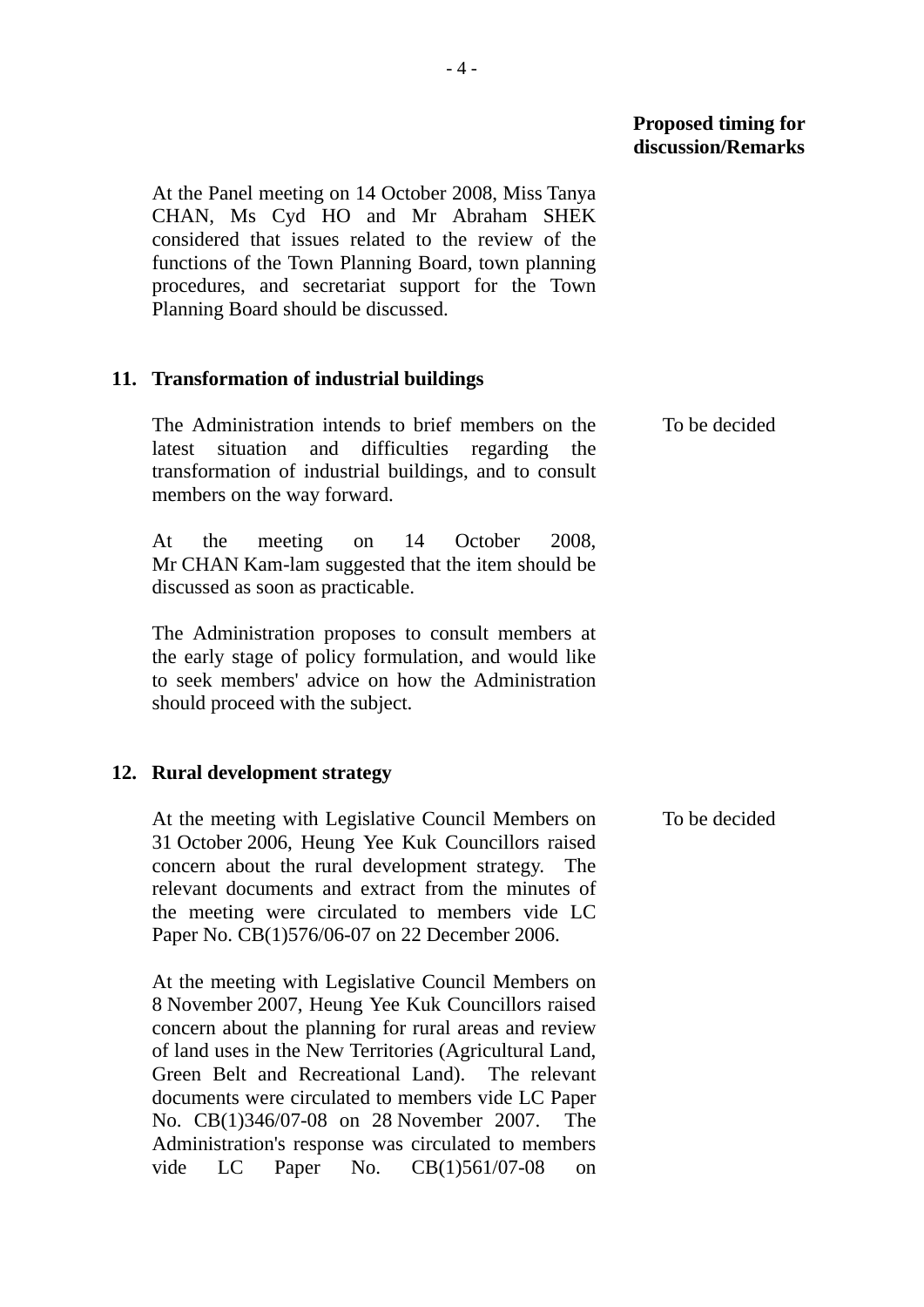### **Proposed timing for discussion/Remarks**

9 January 2008.

At the Panel meeting on 14 October 2008, Mr CHEUNG Hok-ming suggested that the item should be discussed as soon as practicable. He said that Heung Yee Kuk's concern was about implementation of rural works projects requiring an approving authority beyond the District Council level. Heung Yee Kuk also considered that obsolete land use zonings in rural areas should be reviewed.

At the same meeting, Mr Albert CHAN expressed concern about how to regulate planning in rural areas and suggested that Outline Zoning Plans should be formulated for rural areas.

At the meeting with Legislative Council Members on 8 January 2009, Heung Yee Kuk Councillors raised concern about the rural development strategy again. The relevant documents (LC Paper No. CB(1)935/08-09(01)) were circulated to members on 2 March 2009.

### **13. Small House Policy**

The subject was proposed by Mr CHAN Kam-lam at the meeting on 11 October 2007. A letter from the Chief Secretary for Administration in reply to the Public Accounts Committee (LC Paper No.  $CB(1)130/07-08(01)$  providing information about the progress of the Small House Policy review was circulated to members on 25 October 2007.

The Administration proposes to consult members at the early stage of policy formulation, and would like to seek members' advice on how the Administration should proceed with the subject.

At the meeting with Legislative Council Members on 8 January 2009, Heung Yee Kuk Councillors raised concern about village removal compensation relating to removal of isolated village houses due to public To be decided